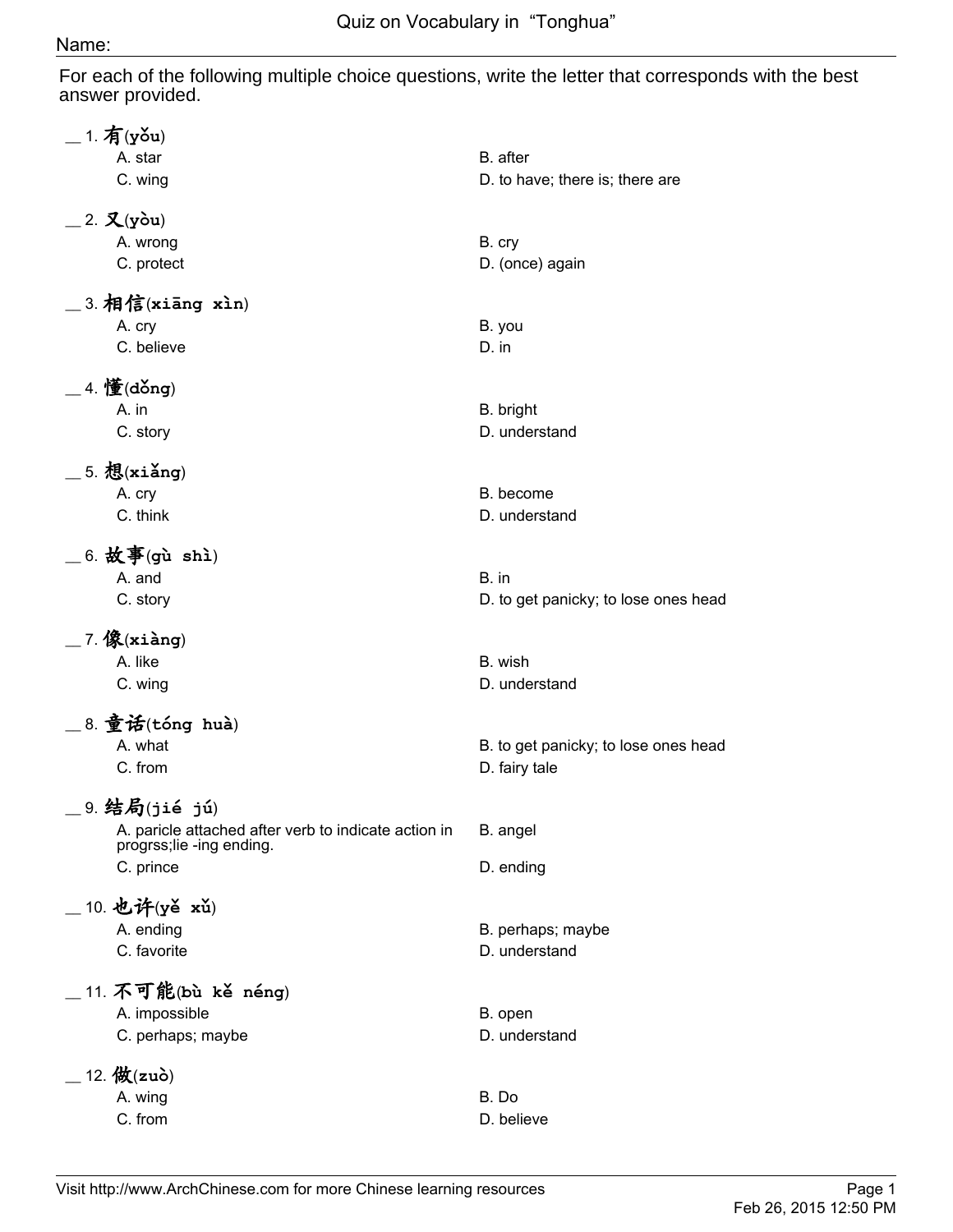| $\_$ 13. 天空(tiān kōng)<br>A. in                                              | B. might; possible           |
|------------------------------------------------------------------------------|------------------------------|
| C. open                                                                      | D. sky                       |
| $\_$ 14. $\mathcal{K}(\mathbf{r}\acute{\mathbf{e}}\mathbf{n})$               |                              |
| A. ending<br>C. people                                                       | B. cry<br>D. might; possible |
| $\_$ 15. 翅膀(chì bǎng)                                                        |                              |
| A. think                                                                     | B. (once) again              |
| C. wing                                                                      | D. understand                |
| $\_$ 16. 可能(kě néng)<br>A. paricle attached after verb to indicate action in | B. might; possible           |
| progrss;lie -ing ending.<br>C. is all; are all;                              | D. wing                      |
|                                                                              |                              |
| __ 17. 变成(biàn chéng)<br>A. you                                              | B. most; the most; -est      |
| C. become                                                                    | D. from                      |
| $\_$ 18. 骗(piàn)                                                             |                              |
| A. become                                                                    | B. to cheat; to fool         |
| C. in                                                                        | D. might; possible           |
| $\_$ 19. $\langle \mathbf{\hat{K}}$ (huāng)                                  |                              |
| A. to have; there is; there are<br>C. to get panicky; to lose ones head      | B. favorite<br>D. prince     |
|                                                                              |                              |
| $\_$ 20. 王子(wáng zǐ)<br>A. prince                                            | B. people                    |
| C. angel                                                                     | D. can                       |
| $21.$ 最 $(zu)$                                                               |                              |
| A. ending                                                                    | B. most; the most; -est      |
| C. you                                                                       | D. (once) again              |
| $\_$ 22. 多久(duō jiǔ)                                                         |                              |
| A. begin; start                                                              | B. how long                  |
| C. to get panicky; to lose ones head                                         | D. perhaps; maybe            |
| $23.$ 你(nǐ)                                                                  |                              |
| A. you<br>C. cry                                                             | B. star<br>D. can            |
|                                                                              |                              |
| $24.$ 愿(yuàn)<br>A. wish                                                     | B. happiness                 |
| C. angel                                                                     | D. impossible                |
|                                                                              |                              |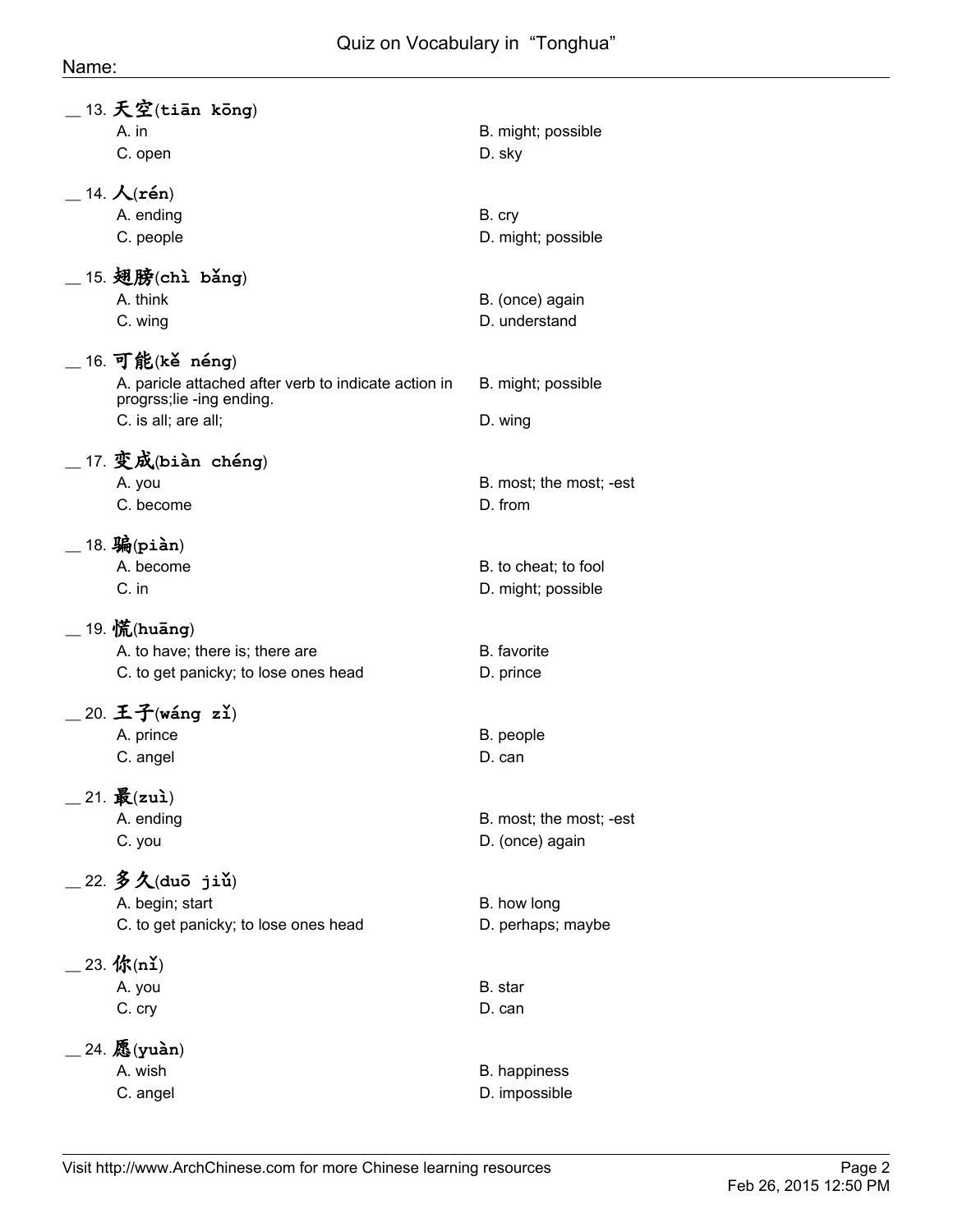| $25.$ 和 $(hé)$<br>A. what<br>C. and                                                                                    | B. bright<br>D. is all; are all;                                     |
|------------------------------------------------------------------------------------------------------------------------|----------------------------------------------------------------------|
| $26.$ $\bigotimes$ (huì)<br>A. and<br>C. begin; start                                                                  | B. prince<br>D. can                                                  |
| $27.$ 都(dou)<br>A. both hands both arms<br>C. think                                                                    | B. all<br>D. prince                                                  |
| $28. \underline{P}(11)$<br>A. say to me (shuo1: say; dui4 wo:3 to me<br>C. in                                          | B. story<br>D. open                                                  |
| 29. 以后(yǐ hòu)<br>A. what<br>C. after                                                                                  | B. might; possible<br>D. very long                                   |
| $\_$ 30. $\cal{K}$ (cóng)<br>A. from<br>C. become                                                                      | B. after<br>D. wish                                                  |
| _31. 很久(hěn jiǔ)<br>A. wish<br>C. both hands both arms                                                                 | B. very long<br>D. Do                                                |
| 32. 忘(wàng)<br>A. forget<br>C. understand                                                                              | B. like<br>D. Do                                                     |
| 33. 对我说(duì wǒ shuō)<br>A. that<br>C. very long                                                                        | B. both hands both arms<br>D. say to me (shuo1: say; dui4 wo:3 to me |
| _34. 最爱的(zuì ài de)<br>A. favorite<br>C. paricle attached after verb to indicate action in<br>progrss;lie -ing ending. | B. forget<br>D. from                                                 |
| $=$ 35. $\frac{2}{3}$ (zhē)<br>A. paricle attached after verb to indicate action in<br>progrss;lie -ing ending.        | B. particle indicated completed action.                              |
| C. become<br>36. 哭(kū)<br>A. star<br>C. cry                                                                            | D. people<br>B. become<br>D. wing                                    |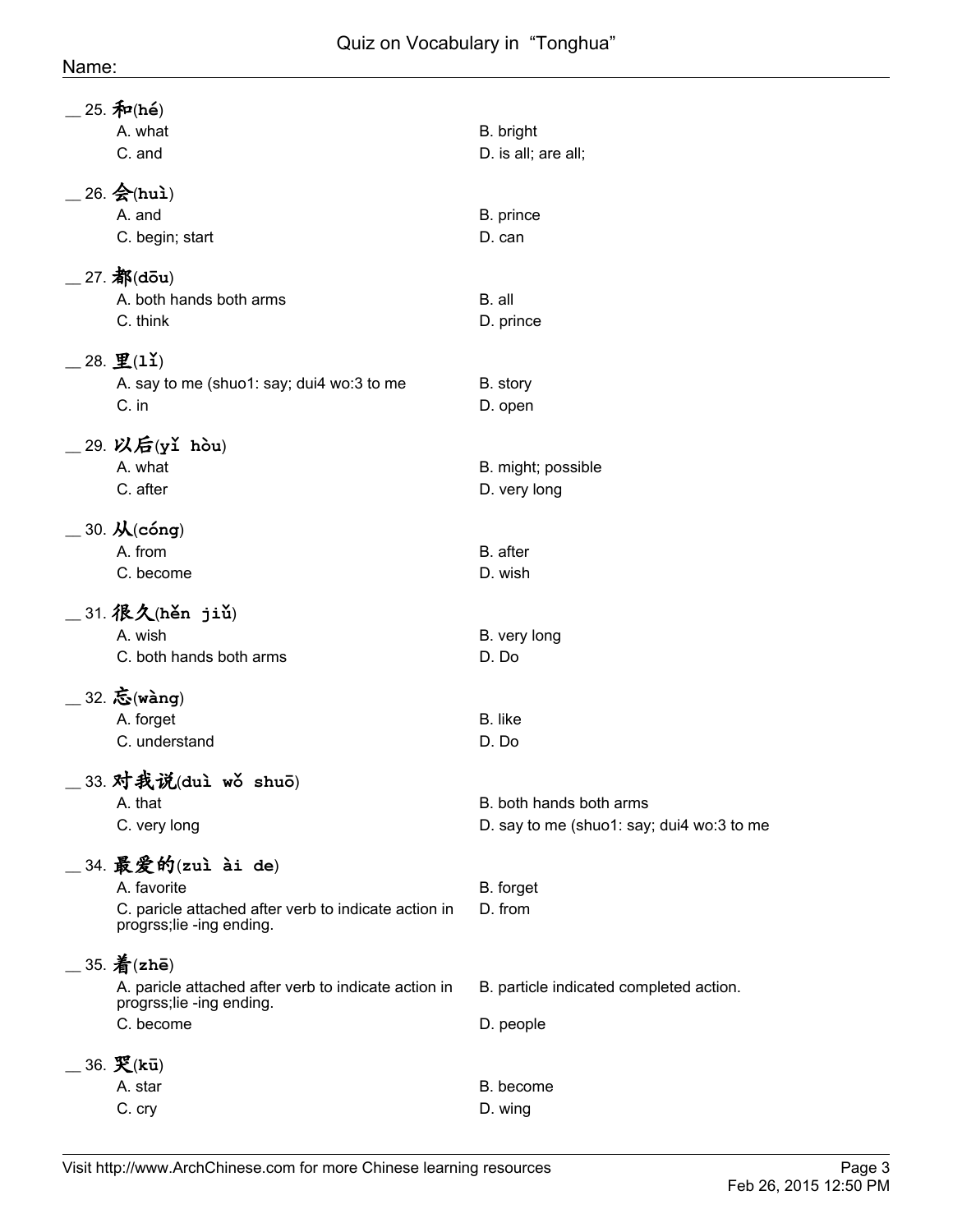## Name:

| _37. 快乐(kuài 1è)<br>A. how long<br>C. happiness                          | B. in<br>D. fairy tale                                 |
|--------------------------------------------------------------------------|--------------------------------------------------------|
| $\_$ 38. 张开(zhāng kāi)<br>A. to have; there is; there are<br>C. how long | B. open<br>D. think                                    |
| $\_$ 39. 星星(xīng xīng)<br>A. cry<br>C. is all; are all;                  | B. star<br>D. open                                     |
| $\_$ 40. 双手(shuāng shǒu)<br>A. might; possible<br>C. story               | B. both hands both arms<br>D. like                     |
| $\_$ 41. 什么(shén me)<br>A. sky<br>C. what                                | B. in<br>D. from                                       |
| $\_$ 42. 那个(nà gè)<br>A. star<br>C. very long                            | B. both hands both arms<br>D. that                     |
| $-$ 43. $\mathcal{L}$ (ài)<br>A. love<br>C. protect                      | B. how long<br>D. believe                              |
| $_$ 44. 错(cuò)<br>A. to cheat; to fool<br>C. people                      | B. story<br>D. wrong                                   |
| _45. 守护(shǒu hù)<br>A. both hands both arms<br>C. begin; start           | B. story<br>D. protect                                 |
| 46. 开始(kāi shǐ)<br>A. begin; start<br>C. is all; are all;                | B. that<br>D. Do                                       |
| $\_$ 47. $\mathbf{\tilde{E}}$ (liàng)<br>A. sky<br>C. (once) again       | B. say to me (shuo1: say; dui4 wo:3 to me<br>D. bright |
| 48. 幸福(xìng fú)<br>A. sky<br>C. in                                       | B. happiness<br>D. might; possible                     |
|                                                                          |                                                        |